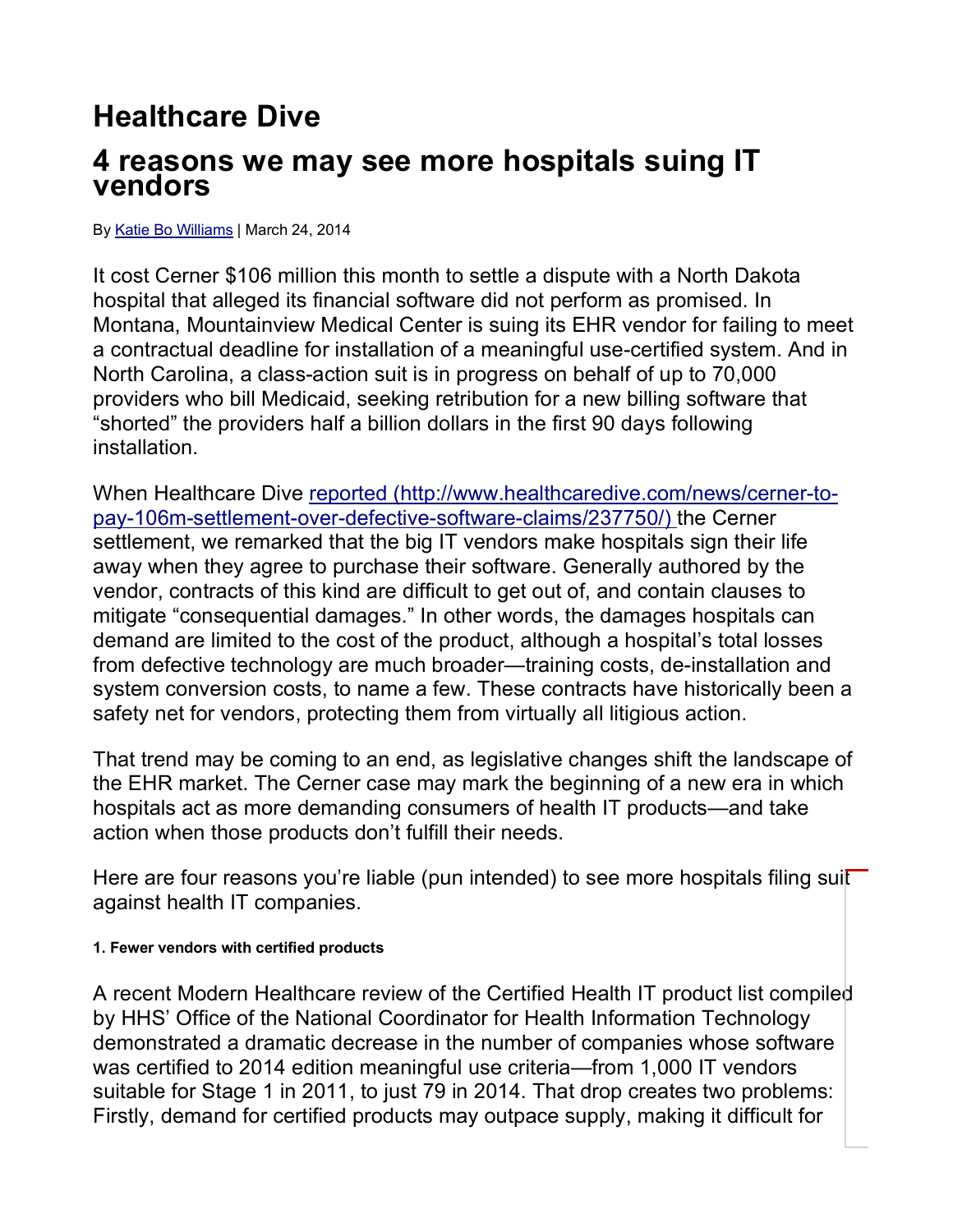some hospitals to acquire the necessary technology for attestation; secondly, hospitals that have already invested huge sums of money in technology purchased to meet federal requirements may find themselves with systems that do not deliver. Those hospitals are going to be looking for compensation.

**2. Regulation, market forces and precedent create incentive for IT vendors to over-promise and underdeliver.**

There have been two major buying waves of EHR systems (http://www.klasresearch.com/blog/view.aspx?id=115&ReturnURL=%2fblog% 2fview.aspx%3fid%3d115) -- one from 2005 to 2008, initiated by proactive hospitals trying to improve standard of care and efficiency, and one in 2009, prompted by the American Recovery and Reinvestment Act's meaningful use legislation. With the advent of MU, IT vendors suddenly had a captive audience a market that was required to purchase products that they had to offer. Given that purchase prices for EHRs start at five and six figures (http://www.healthcaredive.com/news/out-with-the-old-health-systems-making-bigemr-changes/238006/) , meaningful use created a huge business opportunity for

IT vendors—even IT vendors that up until then had not specialized in EHRs.

Michael Dagley, an expert in health care IT at a Nashville law firm, suggested that motivated to garner a piece of the ever-growing EHR market, and confident in the "safety net" of their contracts, IT companies may find it advantageous to overstate the capabilities of their products:

Dagley proposed a hypothetical situation between a hospital and a vendor, very successful with one kind of software (for example, patient accounting software), but with a less competitive track record in the EHR market. The company is called on by a hospital to submit a proposal, and is competing against other vendors. The hospital administrator asks to hear about their EHR software as well.

"What [is the IT company] going to do?" Dagley asked in a Q&A (http://www.tennessean.com/article/20140219/BUSINESS05/302190113/Attorney-Michael-Dagley-why-bad-medical-software-can-break-bank) with the *Tennessean*. "If they don't over-promise on [their weaker software], then they won't get the clinical business. So they have to have a full suite of products. That's what has caused the problem: Vendors are promising a functionality and capability of software that either doesn't exist or is far inferior to what they say."

But, Dagley suggested to Healthcare Dive, knowing that their purchase agreements would protect them in the event of litigious action, IT companies may feel confident in over-promising to make a sale.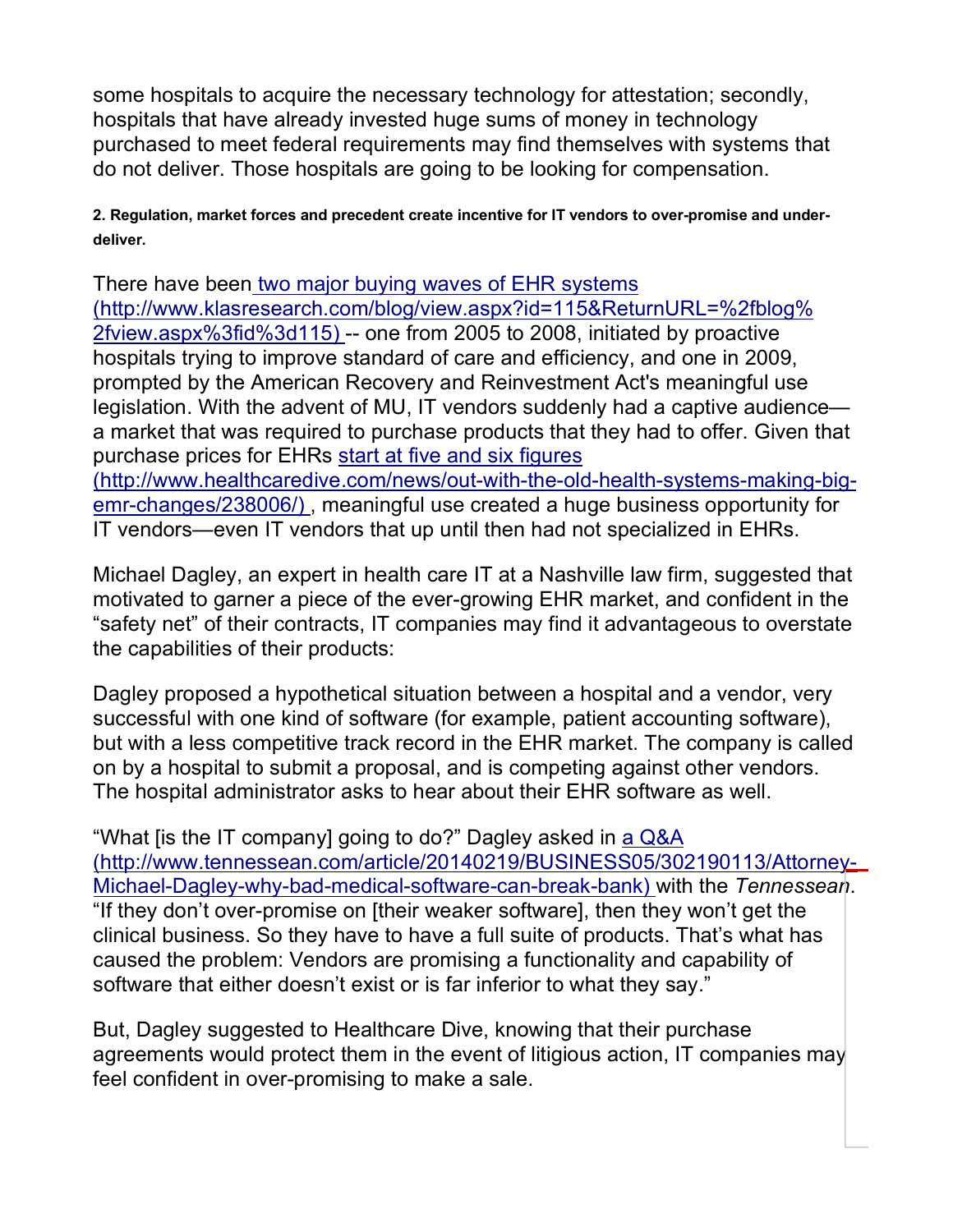Dagley, the lead attorney in Trinity Health's case against Cerner, remarked in a *Modern Healthcare* interview: "I've never seen—so uniformly across all the vendors—[vendors] overpromise and under deliver. The other thing is the seeming lack of concern at the consequences. It's really remarkable."

The proof is in huge number of hospitals displaying dissatisfaction with their existent EHR software.

**3. Widespread customer dissatisfaction. (http://www.healthcaredive.com/news/out-with-the-old-healthsystems-making-big-emr-changes/238006/)** 

A recent survey by *Medical Economics* revealed that nearly 70% of physicians say EHR systems have not been worth the money. Two-thirds of respondents would not purchase their EHR system again because of poor functionality and high costs. Perhaps the most staggering statistic in the study, 45% of physicians reported spending more than \$100,000 on an EHR, with 77% of the largest practices spending nearly twice that on their systems. So although physicians are eligible for \$44,000 through the Medicare EHR Meaningful Use incentive program, and \$63,750 through the Medicaid MU program (http://medicaleconomics.modernmedicine.com/medicaleconomics/news/physician-outcry-ehr-functionality-cost-will-shake-healthinformation-technol?contextCategoryId=146) , for some physicians, that's not sufficient to cover the costs. And providers are jumping ship because of it: Two reports, conducted by Black Book and KLAS Research, found that from one-third to half of all large hospitals are looking to trade out their old EHRs by 2016,

according to *HealthcareITNews.*

Given that EHR systems are the reality now, the associated market is hardly going to accept subpar systems for long. The days of IT vendors exercising free reign may be coming to a close.

## **4. Healthcare providers acting as "consumers."**

The days of IT vendors exercising free reign may be coming to a close.



In a phone call with Healthcare Dive, Dagley said he expects to see many more cases brought against vendors as time goes on, as hospitals "get creative" to protect themselves. He encouraged hospitals to look beyond breach of contract and instead concentrate on courses of action under state and common law provisions of consumer fraud. Hospitals, after all, are consumers of EHR products,